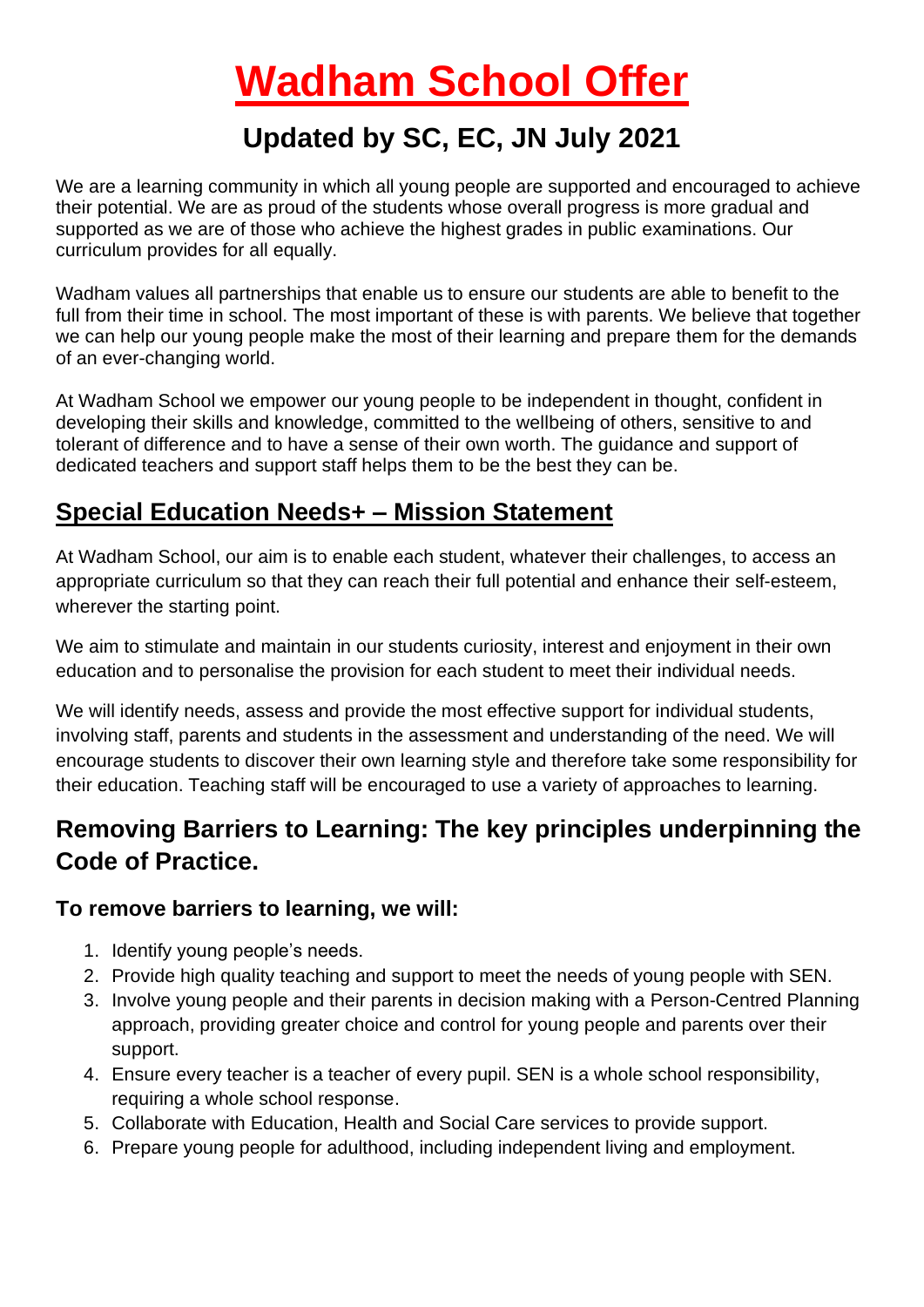## **Definition of SEN support**

A young person is categorised as SEN Support if they have significant needs that are additional to and different from those of their peers.

These are our areas of Special Educational Need.

- 1. Communication and Interaction.
- 2. Cognition and Learning.
- 3. Social, Mental and Emotional Health.
- 4. Sensory and/or Physical.

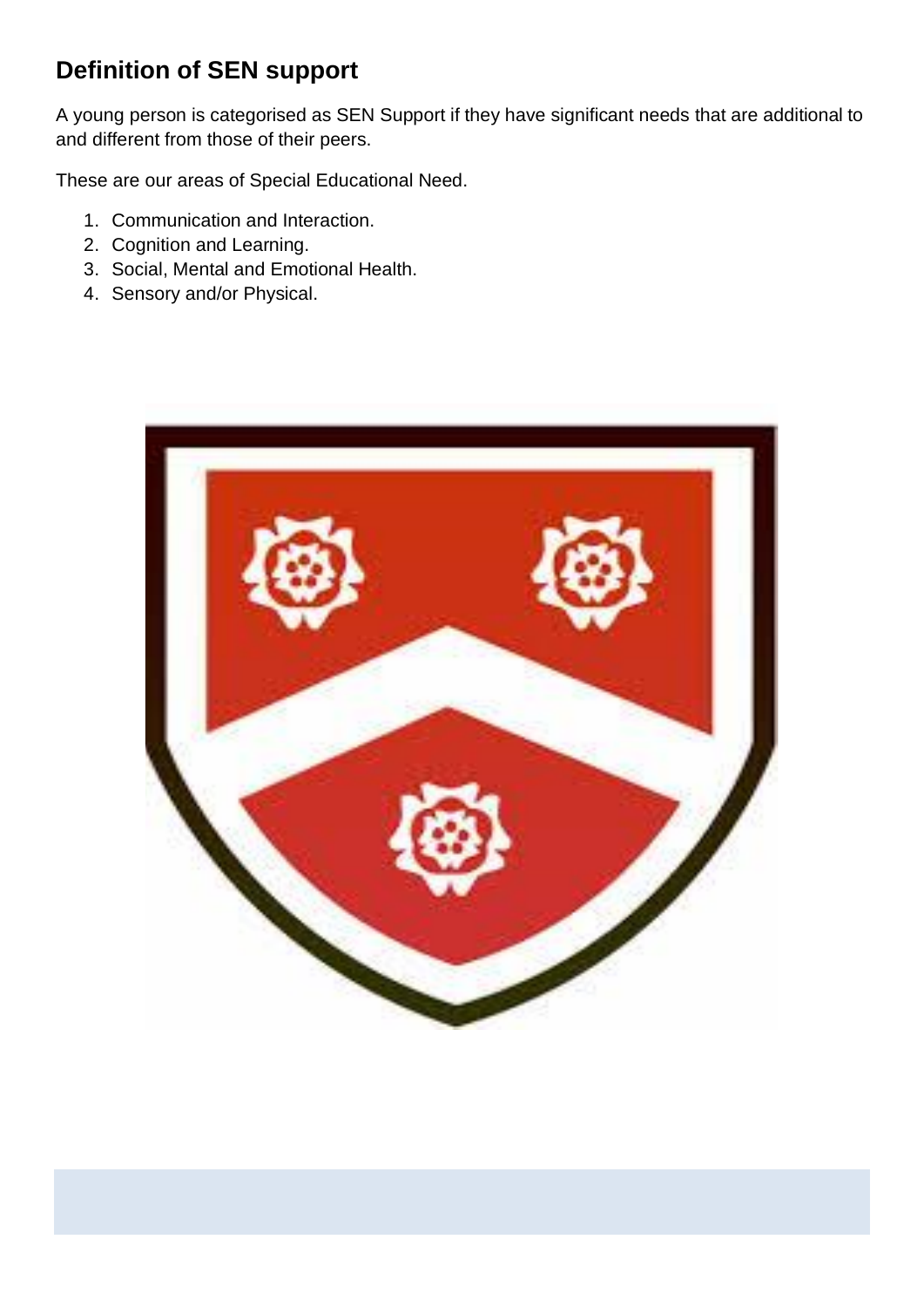## *How does the school identify Additional Needs?*

Prior to entry at Wadham, all students are assessed in the following areas: Literacy, Cognitive Ability Tests (CATs). Social, Mental and Emotional Health assessment may be appropriate for some.

The identification of SEN and Additional Needs is built into the overall approach to monitoring the progress and development of all pupils here at Wadham.

Our Graduated Response: Once SEN is identified, four types of action are taken to put effective support in place.

- **ASSESS**
- **PLAN**
- **DO**
- **REVIEW**

#### *What are the different types of support available for young people with Additional Needs/SEN at Wadham?*

|                                                                   | <b>Ensures that</b>                                                                                                                                                                                                                                                                                                                                                      |
|-------------------------------------------------------------------|--------------------------------------------------------------------------------------------------------------------------------------------------------------------------------------------------------------------------------------------------------------------------------------------------------------------------------------------------------------------------|
| <b>WAVE 1 (In class support)</b><br><b>High Quality Provision</b> | <b>Every teacher has the highest</b><br>$\bullet$<br>possible expectations for every<br>individual student.<br><b>Every teacher will differentiate</b><br>$\bullet$<br>learning to enable all students<br>to make progress and reach<br>their full potential.<br>Every teacher will be regularly<br>$\bullet$<br>trained in strategies to deal with<br>individual needs. |
| <b>WAVE 2</b>                                                     |                                                                                                                                                                                                                                                                                                                                                                          |
| <b>Small group learning</b>                                       |                                                                                                                                                                                                                                                                                                                                                                          |
| <b>Specialist programmes</b>                                      | Can involve outside agencies<br>$\bullet$                                                                                                                                                                                                                                                                                                                                |
| <b>WAVE 3</b>                                                     | <b>Wave 3 provisions – learning</b><br>$\bullet$<br>and Social, Mental and<br><b>Emotional (1:1)</b>                                                                                                                                                                                                                                                                     |
| <b>Personalised programmes</b>                                    | <b>Alternative provision</b><br>$\bullet$<br>In class support<br>$\bullet$<br><b>Curriculum support</b><br>$\bullet$                                                                                                                                                                                                                                                     |

*How will I know about my child's progress and any concerns and how will you help me to support them?*

- $\triangleright$  Regular parental contact
- $\triangleright$  Regular reviews
- > Parents/carers meetings
- $\triangleright$  Reporting system
- $\triangleright$  Tracking and target data analysis
- $\triangleright$  Signposting to support/strategies
- Eearning Passport updates for those on the SEN Register.